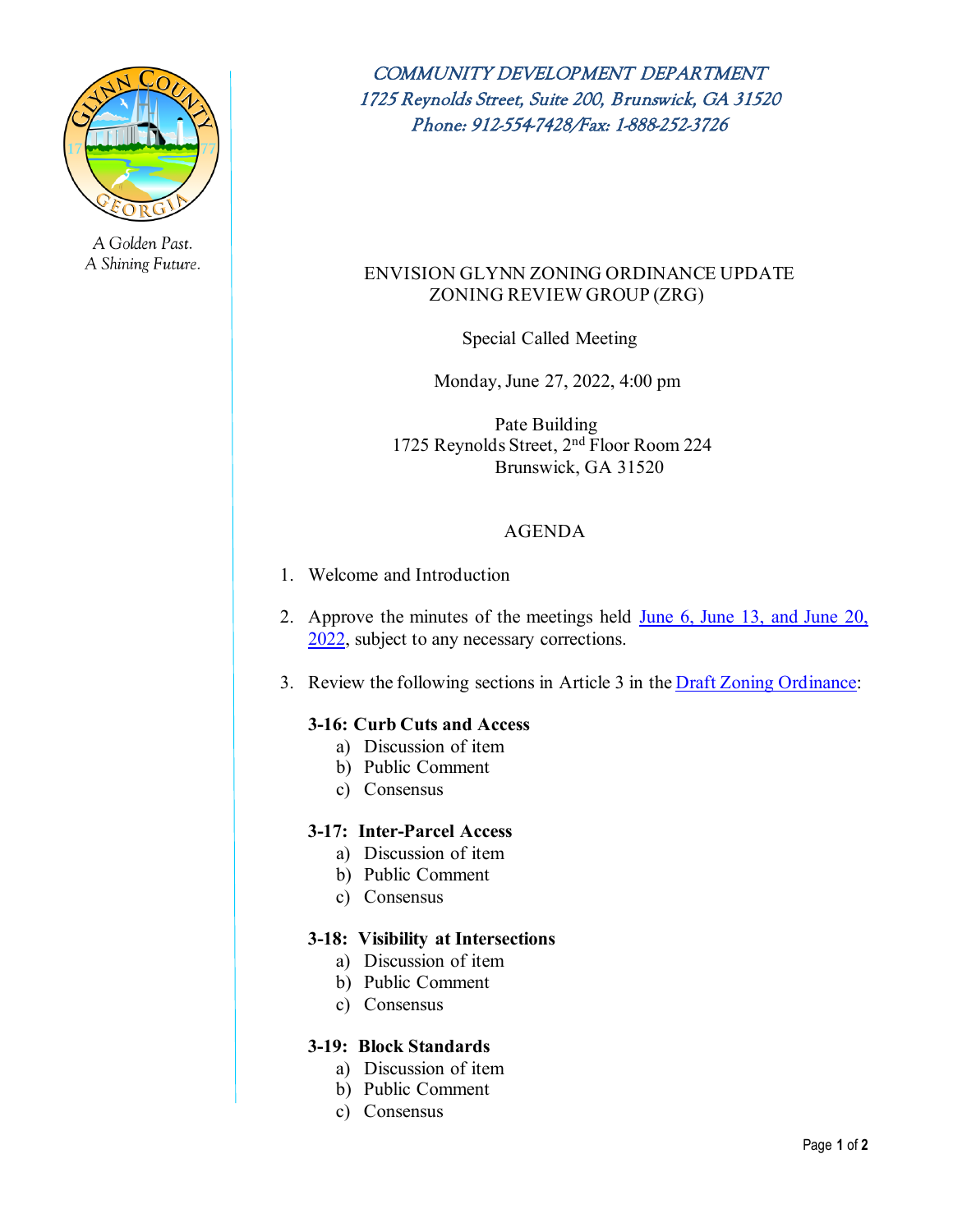4. Discuss agenda topic(s) for the next scheduled meeting: July 18, 2022

# 5. Announcements:

- a) No meeting on July 4, 2022, due to the  $4<sup>th</sup>$  of July holiday
- b) No meeting on July 11, 2022, due to the Town Hall scheduled that same night at 6:00 PM
- c) Town Hall to be held July 11, 2022, 6:00 PM at the Brunswick-Glynn County Library, 208 Gloucester St., Brunswick
- 6. Adjourn

*Notice – a quorum of Islands Planning Commission members, Mainland Planning Commission members, Board of Appeals members and Board of Commissioners may be present.*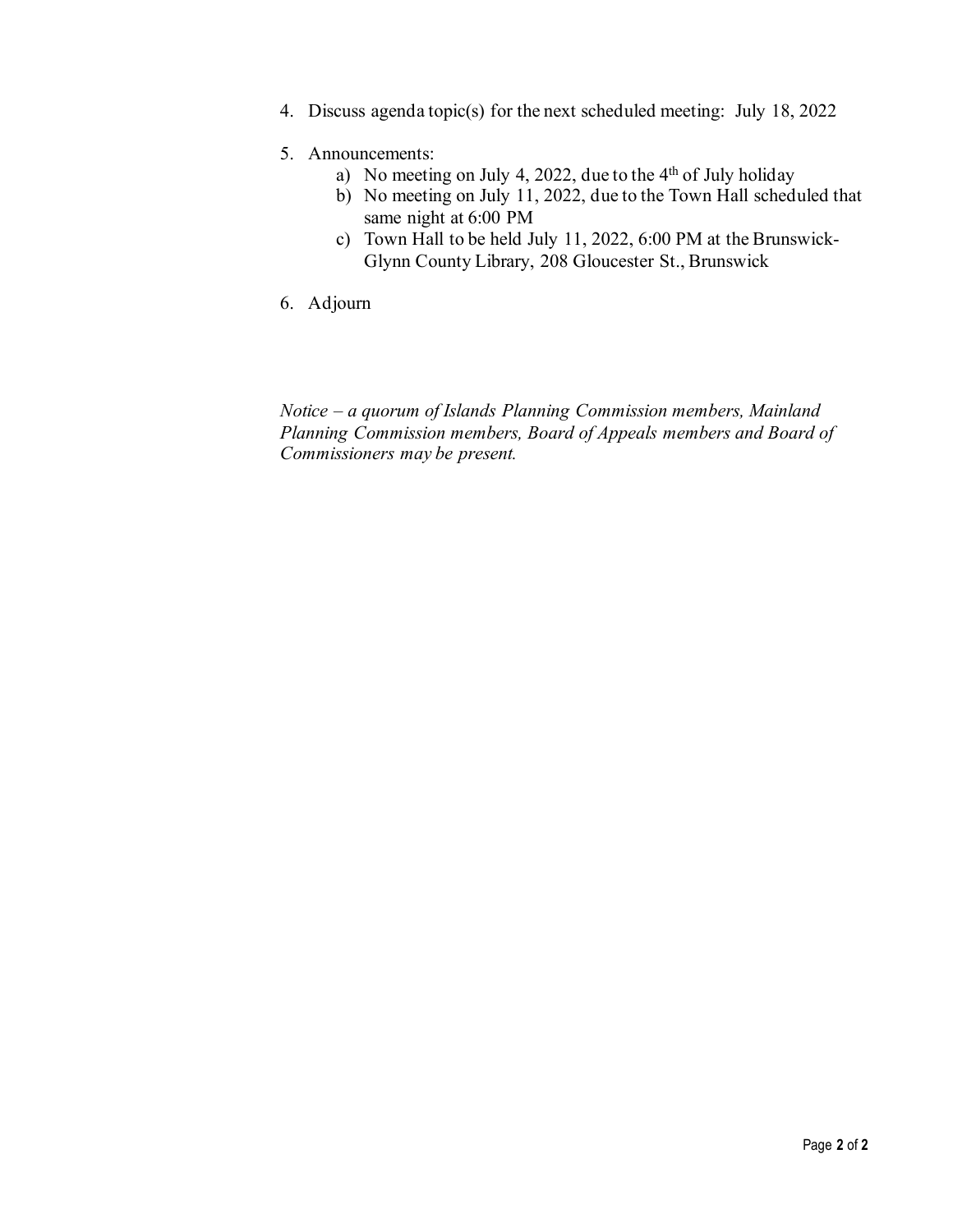# Sec. 3-16 Curb Cuts and Access

## 3.16.A. Curb Cut Number and Width.

- 1. All household living uses, except multifamily: maximum one curb cut 10 feet or less in width
- 2. Industrial uses: maximum two curb cuts per frontage 36 feet or less in width
- 3. All other uses: maximum two curb cuts per frontage 12 feet or less in width for one-way and 24 feet or less in width for two-way

## 3.16.B. Curb Cut Separation.

No two curb cuts in the same development may be closer than 300 feet from each other, with the following exceptions.

- 1. Curb cuts exclusively serving a household living use not including multifamily.
- 2. Where five or more proposed detached single-family dwellings front an existing public street, no two curb cuts may be closer than 200 feet from each other unless they connect to a new slip lane or access street.

## 3.16.C. Curb Cut Design.

- 1. The angle of any curb cut may not be less than 80 degrees.
- 2. All curb cuts must provide a concrete apron.

### 3.16.D. Curb Cut Intersection Distance.

Curb cuts must be located the following distances from the nearest intersection:

- 1. At least 40 feet for curb cuts along minor streets; and
- 2. At least 200 feet for curb cuts along controlled access highways.
- 3. 60 feet for curb cuts along all other street types

## 3.16.E. Curb Cuts on State Routes

A permit must be obtained from the Georgia Department of Transportation before a curb cut or other access point

is authorized onto a state-owned highway right-of-way from abutting property.

### <span id="page-2-0"></span>3.16.F. Shared Driveways

Adjacent lots may share driveways, provided they do not exceed the maximum widths in Sec[. 3.16.A.](#page-2-0)

### 3.16.G. Islands Access Requirement.

New residential developments on the Islands with more than 30 dwellings must provide at least two separate entrances from public streets. In developments with more than 200 dwellings, more than two entrances may be required at the discretion of the Director of Community Development.

### Sec. 3-17 Inter-Parcel Access

### 3.17.A. Applicability.

Every non-residential or mixed-use development requiring site plan approval must be designed to facilitate access to adjoining properties which are developed or anticipated to be developed in a manner substantially similar to the subject property. Locations of inter-parcel access must be shown on the site plan.

# 3.17.B. Inter-Parcel Access Easement.

The property owner must grant an access easement as described in this section to each adjoining property that is zoned or used for a non-residential or mixed-use development. The purpose of the easement is to facilitate movement of customers and their vehicles from establishment to establishment (lot to lot) without generating additional turning movements on a public street. When required by this subsection, interparcel access easements must be recorded in the office of the Clerk of Superior Court, Glynn County. A copy of the recorded easement shall be provided to the Director of Community Development prior to issuance of a Certificate of Occupancy or approval of a final plat.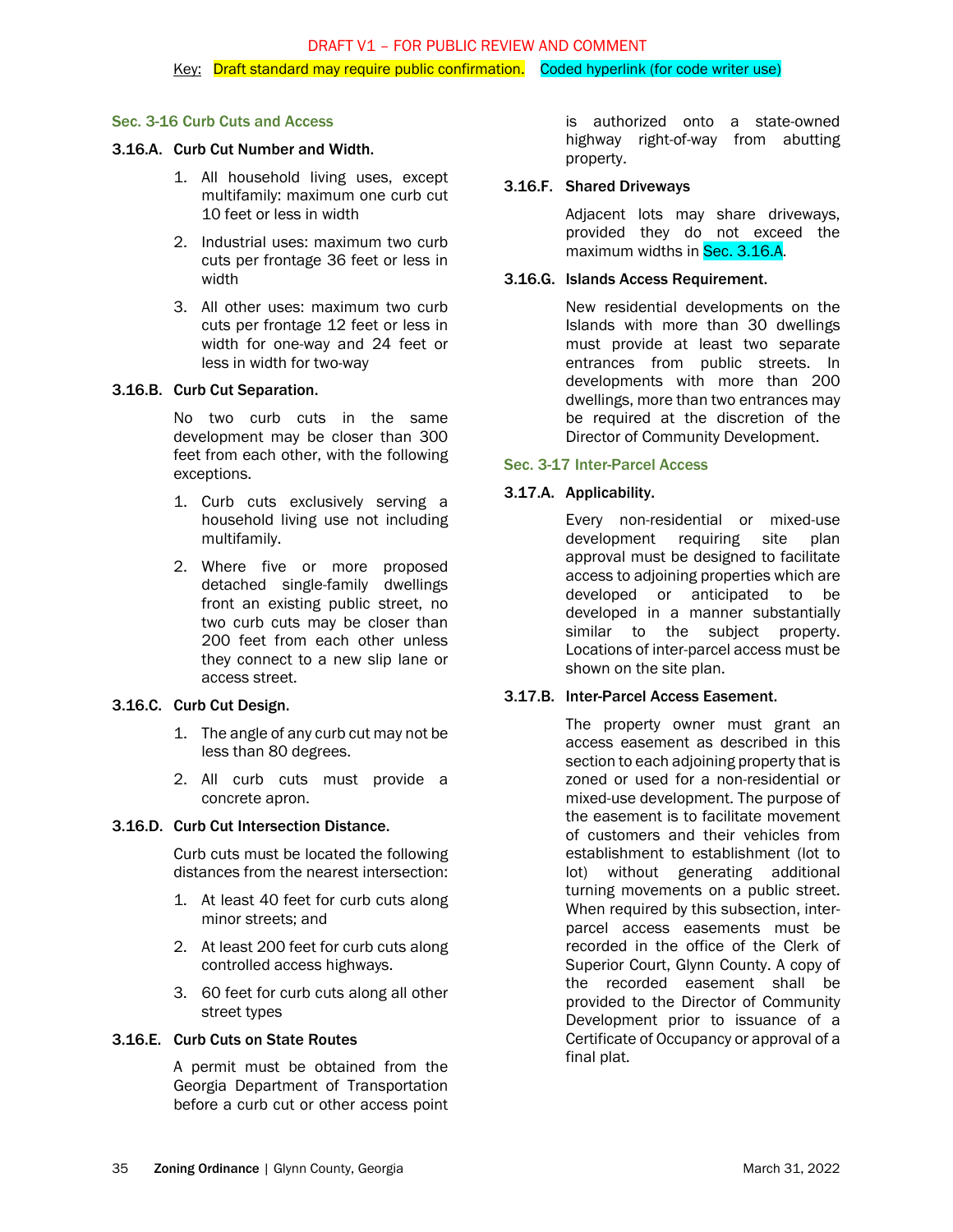### DRAFT V1 – FOR PUBLIC REVIEW AND COMMENT

#### Key: Draft standard may require public confirmation. Coded hyperlink (for code writer use)

#### 3.17.C. Access easement provisions.

- 1. The inter-parcel access easement must permit access from the adjoining property or properties to driveways and parking areas intended for customer or tenant use. Provided, however, that a property owner may reserve parking spaces for use by the owner's customers and tenants only. The inter-parcel access easement shall be a minimum of twenty feet in width.
- 2. Upon the availability of access to driveways and parking areas of the adjoining lot, the pavement or other surfacing of the owner's driveways and parking areas must be extended to the point of access on the property line.

#### 3.17.D. Location of Inter-Parcel Connections.

The location of vehicular connections across a property line should be mutually determined and constructed by both property owners. In the case of coordination problems or any factors preventing construction of an interparcel connection, the County Engineer shall determine the location of connection to be constructed by property owners.

## 3.17.E. Relief.

- 1. Where the proposed land use is such that the adverse impact of the required easement on the use of the property would outweigh the reduced impact on the public street provided by the reciprocal easements (by way of illustration, where providing the easement would create a short cut to allow traffic to bypass a traffic control device), the Planning Commission may waive the requirement for access easements in whole or in part.
- 2. Where adjacent property has already been approved or developed so as to completely eliminate access to adjoining

parcels of land, there are significant topographic differences between properties, or there exist environmental conditions that may be adversely affected; the Planning Commission may waive the requirement for access easements in whole or in part.

#### Sec. 3-18 Visibility at Intersections

## 3.18.A. Sight Triangle Required.

Except in zoning districts with zero-foot setbacks, an unobstructed view must be provided at all intersections between public or private streets within a sight triangle formed by joining two points measured 25 feet from the intersection of the edge of pavement or curbs (or those lines extended where there is a rounded corner).

### 3.18.B. Site Obstructions.

Within this sight triangle there may be no sight-obscuring walls, signs, fences, or foliage higher than 30 inches above grade, or in the case of trees, foliage lower than 8 feet above grade. Height is measured from the top of the curb or, where there is no curb, from the edge of pavement.



## Figure 3.18.A. Sight Triangle Illustrated

## Sec. 3-19 Block Standards

#### 3.19.A. Applicability.

This section applies to all sites, except:

1. Sites zoned FA or CP; and